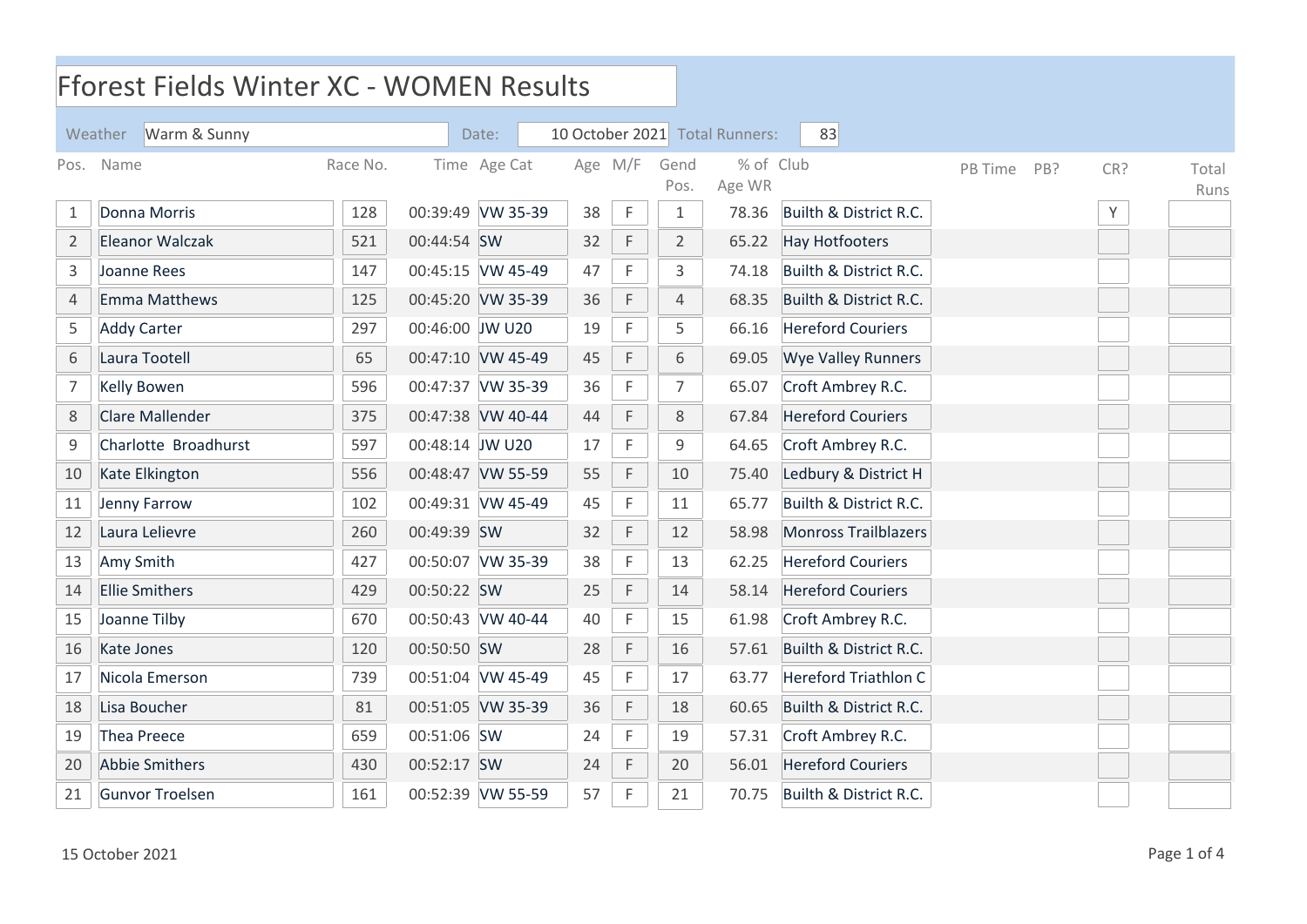| Pos. | Name                   | Race No. |             | Time Age Cat      | Age M/F |             | Gend<br>Pos. | % of Club<br>Age WR |                             | PB Time | PB? | CR? | Total |
|------|------------------------|----------|-------------|-------------------|---------|-------------|--------------|---------------------|-----------------------------|---------|-----|-----|-------|
| 22   | Emma Stewardson        | 225      |             | 00:53:10 VW 40-44 | 43      | $\mathsf F$ | 22           | 60.38               | <b>Ludlow Runners</b>       |         |     |     | Runs  |
| 23   | Susannah Kirk          | 548      |             | 00:53:31 VW 40-44 | 44      | F           | 23           | 60.39               | Ledbury & District H        |         |     |     |       |
| 24   | Jo Marriott            | 639      |             | 00:53:37 VW 50-54 | 53      | $\mathsf F$ | 24           | 67.36               | Croft Ambrey R.C.           |         |     |     |       |
| 25   | Lorna Shaw             | 60       |             | 00:53:40 VW 60-64 | 61      | F           | 25           | 72.14               | <b>Wye Valley Runners</b>   |         |     |     |       |
| 26   | <b>Kate Morris</b>     | 388      |             | 00:53:46 VW 40-44 | 40      | $\mathsf F$ | 26           | 58.46               | <b>Hereford Couriers</b>    |         |     |     |       |
| 27   | Sara Lake              | 500      |             | 00:54:00 VW 50-54 | 51      | F           | 27           | 65.62               | <b>Hay Hotfooters</b>       |         |     |     |       |
| 28   | Jenny Papworth         | 740      |             | 00:54:06 VW 50-54 | 52      | $\mathsf F$ | 28           | 66.14               | <b>Hereford Triathlon C</b> |         |     |     |       |
| 29   | <b>Steph Main</b>      | 637      |             | 00:54:09 VW 45-49 | 49      | $\mathsf F$ | 29           | 63.84               | Croft Ambrey R.C.           |         |     |     |       |
| 30   | Samantha Harper        | 623      |             | 00:54:29 VW 45-49 | 47      | $\mathsf F$ | 30           | 61.61               | Croft Ambrey R.C.           |         |     |     |       |
| 31   | Sue Powell             | 655      |             | 00:54:31 VW 55-59 | 59      | $\mathsf F$ | 31           | 69.18               | Croft Ambrey R.C.           |         |     |     |       |
| 32   | <b>Clare Evans</b>     | 758      | 00:54:34 SW |                   | 27      | $\mathsf F$ | 32           | 53.67               | <b>Hereford Triathlon C</b> |         |     |     |       |
| 33   | <b>Sharon Collins</b>  | 482      |             | 00:54:37 VW 55-59 | 57      | $\mathsf F$ | 33           | 68.20               | <b>Hay Hotfooters</b>       |         |     |     |       |
| 34   | Lucy Wilding           | 675      | 00:54:48 SW |                   | 28      | $\mathsf F$ | 34           | 53.44               | Croft Ambrey R.C.           |         |     |     |       |
| 35   | Victoria Woodhall      | 458      |             | 00:54:55 VW 45-49 | 46      | $\mathsf F$ | 35           | 60.21               | <b>Hereford Couriers</b>    |         |     |     |       |
| 36   | <b>Kirsty Jenkins</b>  | 358      | 00:55:13 SW |                   | 33      | $\mathsf F$ | 36           | 53.03               | <b>Hereford Couriers</b>    |         |     |     |       |
| 37   | <b>Bronwen Preece</b>  | 656      | 00:56:21 SW |                   | 26      | F           | 37           | 51.97               | Croft Ambrey R.C.           |         |     |     |       |
| 38   | Ange Price             | 507      |             | 00:56:24 VW 50-54 | 51      | $\mathsf F$ | 38           | 62.83               | <b>Hay Hotfooters</b>       |         |     |     |       |
| 39   | Sahrah Wilding         | 576      |             | 00:56:29 VW 50-54 | 54      | $\mathsf F$ | 39           | 64.53               | <b>Presteigne Pacers</b>    |         |     |     |       |
| 40   | Tanya Bassi            | 759      |             | 00:56:32 VW 40-44 | 44      | $\mathsf F$ | 40           | 57.16               | <b>Hereford Triathlon C</b> |         |     |     |       |
| 41   | <b>Trudy Macklin</b>   | 736      |             | 00:56:39 VW 45-49 | 48      | $\mathsf F$ | 41           | 60.14               | <b>Hereford Triathlon C</b> |         |     |     |       |
| 42   | <b>Sue Bissell</b>     | 734      |             | 00:57:04 VW 60-64 | 60      | $\mathsf F$ | 42           | 66.53               | <b>Hereford Triathlon C</b> |         |     |     |       |
| 43   | Lucia Demkova          | 246      |             | 00:57:12 VW 40-44 | 40      | $\mathsf F$ | 43           | 54.95               | Monross Trailblazers        |         |     |     |       |
| 44   | Anna Georgiou          | 104      |             | 00:58:04 VW 40-44 | 42      | $\mathsf F$ | 44           | 54.88               | Builth & District R.C.      |         |     |     |       |
| 45   | <b>Tina Cartwright</b> | 187      |             | 00:58:37 VW 60-64 | 64      | $\mathsf F$ | 45           | 69.83               | <b>Ludlow Runners</b>       |         |     |     |       |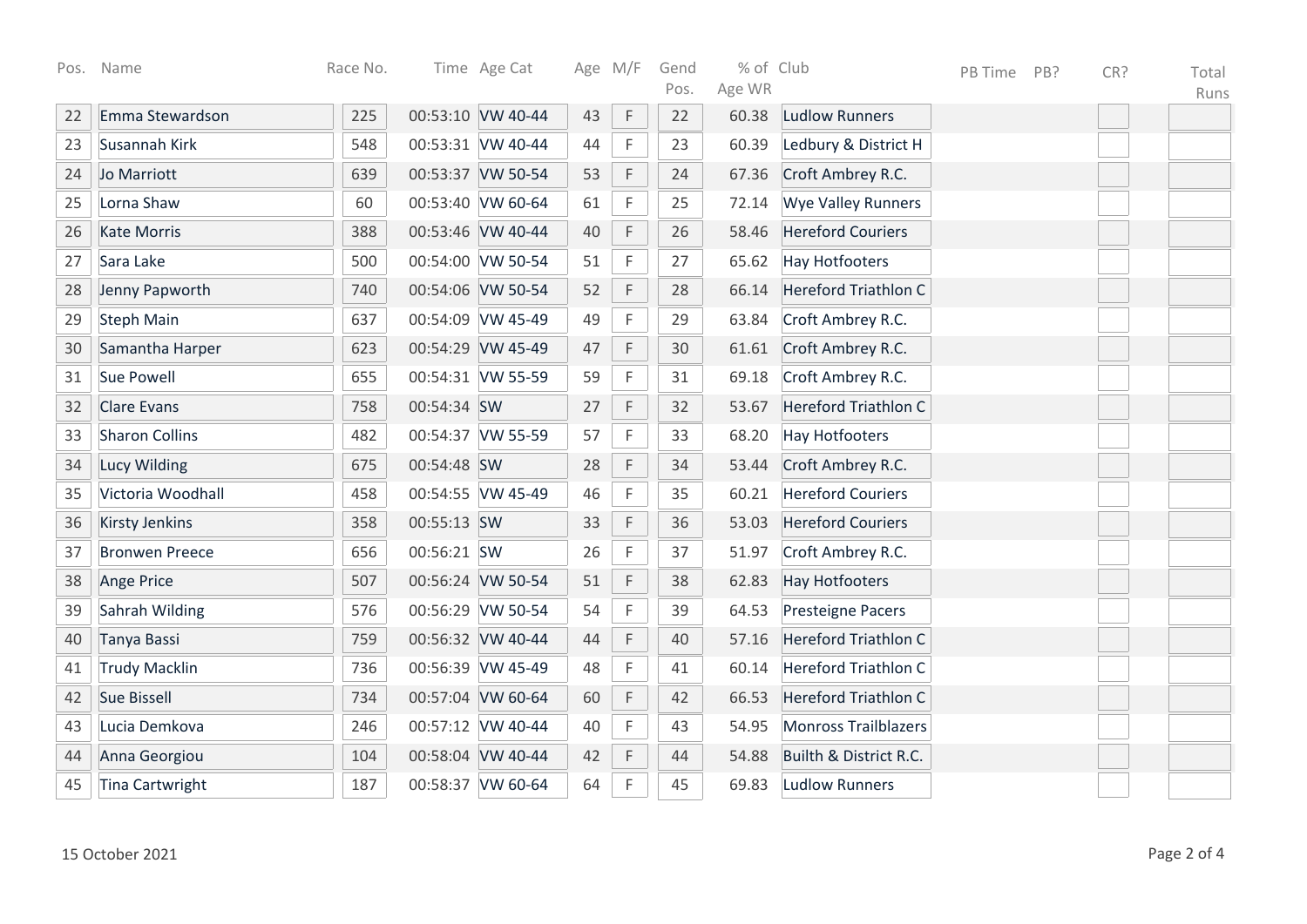| Pos. | Name                  | Race No. |             | Time Age Cat      |    | Age M/F     | Gend<br>Pos. | % of Club<br>Age WR |                             | PB Time | PB? | CR? | Total<br>Runs |
|------|-----------------------|----------|-------------|-------------------|----|-------------|--------------|---------------------|-----------------------------|---------|-----|-----|---------------|
| 46   | Liz Davies-Ward       | 738      |             | 00:58:46 VW 55-59 | 58 | F           | 46           | 63.78               | Hereford Triathlon C        |         |     |     |               |
| 47   | Olivia Moses          | 644      | 00:58:57 SW |                   | 23 | F           | 47           | 49.67               | Croft Ambrey R.C.           |         |     |     |               |
| 48   | <b>Hollie Francis</b> | 330      | 00:59:01 SW |                   | 31 | F           | 48           | 49.62               | <b>Hereford Couriers</b>    |         |     |     |               |
| 49   | Phoebe Nash           | 212      |             | 00:59:26 VW 35-39 | 35 | F           | 49           | 51.96               | <b>Ludlow Runners</b>       |         |     |     |               |
| 50   | Pamela Moody          | 386      | 00:59:47 SW |                   | 31 | $\mathsf F$ | 50           | 48.98               | <b>Hereford Couriers</b>    |         |     |     |               |
| 51   | <b>Stephanie King</b> | 631      |             | 01:00:38 VW 55-59 | 57 | F           | 51           | 61.43               | Croft Ambrey R.C.           |         |     |     |               |
| 52   | <b>Louise Reeves</b>  | 661      |             | 01:01:00 VW 40-44 | 44 | $\mathsf F$ | 52           | 52.98               | Croft Ambrey R.C.           |         |     |     |               |
| 53   | Sally Yapp            | 684      |             | 01:01:11 VW 40-44 | 42 | F           | 53           | 52.08               | Croft Ambrey R.C.           |         |     |     |               |
| 54   | Emma Murphy           | 741      |             | 01:01:56 VW 40-44 | 43 | F           | 54           | 51.83               | Hereford Triathlon C        |         |     |     |               |
| 55   | Izzy Watts            | 166      |             | 01:02:05 VW 40-44 | 43 | F           | 55           | 51.70               | Builth & District R.C.      |         |     |     |               |
| 56   | Sue Wood              | 680      |             | 01:02:10 VW 65-69 | 65 | $\mathsf F$ | 56           | 67.05               | Croft Ambrey R.C.           |         |     |     |               |
| 57   | Vanessa Ward          | 267      | 01:02:20 SW |                   | 34 | $\mathsf F$ | 57           | 46.98               | <b>Monross Trailblazers</b> |         |     |     |               |
| 58   | Deanna Mammatt        | 735      |             | 01:03:45 VW 45-49 | 47 | F           | 58           | 52.65               | <b>Hereford Triathlon C</b> |         |     |     |               |
| 59   | <b>Emily Gould</b>    | 197      | 01:04:13 SW |                   | 28 | F           | 59           | 45.60               | <b>Ludlow Runners</b>       |         |     |     |               |
| 60   | <b>Alison Benwell</b> | 180      |             | 01:04:28 VW 55-59 | 58 | $\mathsf F$ | 60           | 58.14               | <b>Ludlow Runners</b>       |         |     |     |               |
| 61   | <b>Helene Loh</b>     | 634      | 01:05:31 SW |                   | 28 | F           | 61           | 44.70               | Croft Ambrey R.C.           |         |     |     |               |
| 62   | <b>Helen Baillie</b>  | 179      |             | 01:05:40 VW 50-54 | 52 | F           | 62           | 54.49               | Ludlow Runners              |         |     |     |               |
| 63   | Sue Richards          | 511      |             | 01:05:41 VW 65-69 | 65 | F           | 63           | 63.46               | <b>Hay Hotfooters</b>       | 00:00   |     |     | $\mathbf{1}$  |
| 64   | Hayley Colebatch      | 599      |             | 01:05:43 VW 35-39 | 37 | $\mathsf F$ | 64           | 47.30               | Croft Ambrey R.C.           |         |     |     |               |
| 65   | <b>Tina Lavelle</b>   | 502      |             | 01:06:43 VW 60-64 | 64 | F           | 65           | 61.35               | <b>Hay Hotfooters</b>       |         |     |     |               |
| 66   | <b>Shannon Price</b>  | 140      | 01:07:15 SW |                   | 27 | $\mathsf F$ | 66           | 43.54               | Builth & District R.C.      |         |     |     |               |
| 67   | Joanne Stanley        | 223      | 01:08:07    | VW 60-64          | 61 | F           | 67           | 56.84               | <b>Ludlow Runners</b>       |         |     |     |               |
| 68   | Gemma Davies          | 604      |             | 01:08:23 VW 40-44 | 40 | F           | 68           | 45.97               | Croft Ambrey R.C.           |         |     |     |               |
| 69   | Sarah Broadhurst      | 598      |             | 01:09:02 VW 50-54 | 50 | $\mathsf F$ | 69           | 50.82               | Croft Ambrey R.C.           |         |     |     |               |